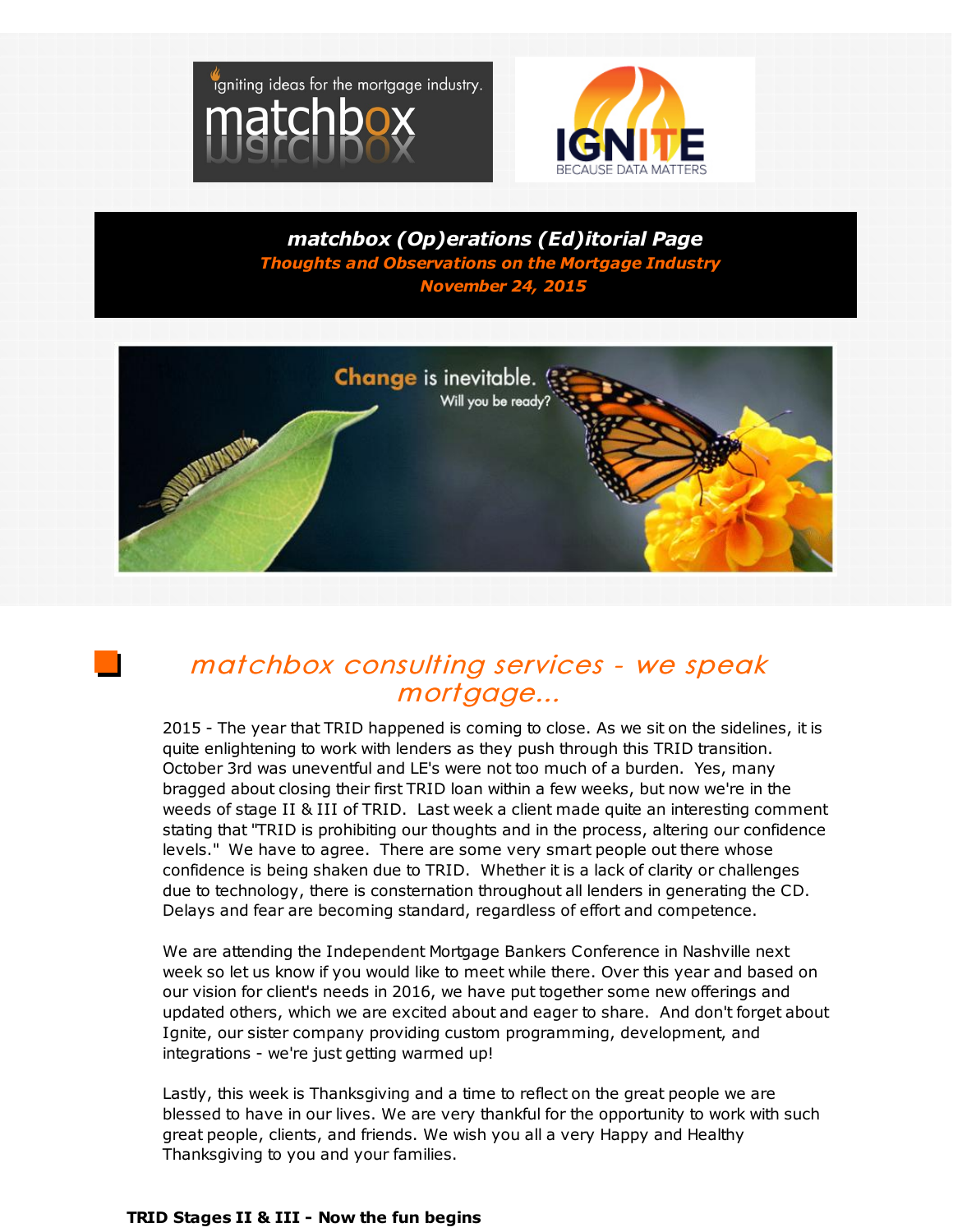As expected, we are starting to see the first of mass CD issuance as we reached the 45-60 day window post TRID. For the first time many lenders are now realizing how many interrelated pieces there are to comply with TRID and how their workflow is being affected. While we have not seen any issues with the timing of the CD delivery, there are a number of challenges in regard to fees mapping, tying the LE to the CD, and counter-party readiness. Disclosure errors and tolerance cures are the new norm and LOS and technology deficiencies are simply driving lenders batty. The questions and associated support is in line with what we expected and most firms seem to be frustratingly pushing through. So yes, the world still turns, but Q4 to Q1 financials historically bring dips to the balance sheets and this year, TRID will surely leave an impact.

So Stage II, the closing of TRID loans is the known and current struggle right now, but what about Stage III - selling the loans? This is when the real fun starts. Did you prepare correctly and are your actions in line with investors? Or are you shipping loans with your fingers crossed? This will be interesting. We'll see if lenders and investors are on the same page. Ultimately, whereas in stages I & II, there were delays and stress, lenders pushed through like they always do. But if investors start rejecting loans for the reasons unknown, or just because they disagree with your interpretations, how are you going to react?

- Fight the investor
- Pull the loan back and re-target
- Look for options to work with the client to get the loan eligible for purchase
- Re-close the loan because the error is not curable and take the cost on the chin
- All of the above

That would only be the first piece of the puzzle. Once you find out you have defects, then you have go back upstream and change procedures to make sure you do not have more of these non-eligible loans closing. This could require additional programming (on your end or at a counterparty), additional training, or additional third party counsel review. In any event, all of these options will lead to delays, incurred costs and revenue leakage. Our suggestion is to get these loans shipped as soon as possible. It is in your best interest to learn of investor tolerances and their stance on TRID, sooner rather than later. If you aggregate volume and pool loans for bulk trades, it may be worthwhile to allocate more frequently through year-end and early '16. Now, if you get passed Stage III, we still have Stage IV to look forward to. Like investors, internal and external QC will shed light on the operational process and adherence to TRID. It seems to be never-ending, but hey mortgage lenders have made it through worse.



**New offerings designed for you**

Since returning from a very busy MBA conference, we wanted to update you on a number of new (and updated) matchbox offerings that further support your growth and response to what we have seen as needs in the market, based on your requests and what we also feel are needs going into 2016. Here are some of our new offerings:

Encompass [Reconfiguration](http://r20.rs6.net/tn.jsp?f=0019G47qhJDbBxqecIRFxhdiIEyilyHtNoeXh0WWCPDqck6nqLwUxui9fZP2pmmeu-Hyj73koOzjdiB8K3pNIveN_5eUJtwj3b4VHRtOFQ8A2C0zRlcF_A8ZzpRUTG4dm0uPwyqVKPOV4hh7LELF-aT0zBWsCbKu83b0-dC-9_8dC1eH-bamxqPsm5njWa-ENJqgebT28B0r5XQ7FRkLPMhtBRVu6JGDkbj6M_yM1ClA61SVfOLl0Ctdw==&c=&ch=) Program- If you are an Encompass client and do not feel you are getting what you need out of the system for whatever reason, we offer an Encompass Reconfiguration Program where we work with you to maximize efficient system usage. The attached flyer provides a common clients perspective; having a great asset but knowing they are not using it correctly. If you are in this position, give us a call to discuss our Encompass Reconfiguration approach and how we can help you in getting the most out of the system on all levels.